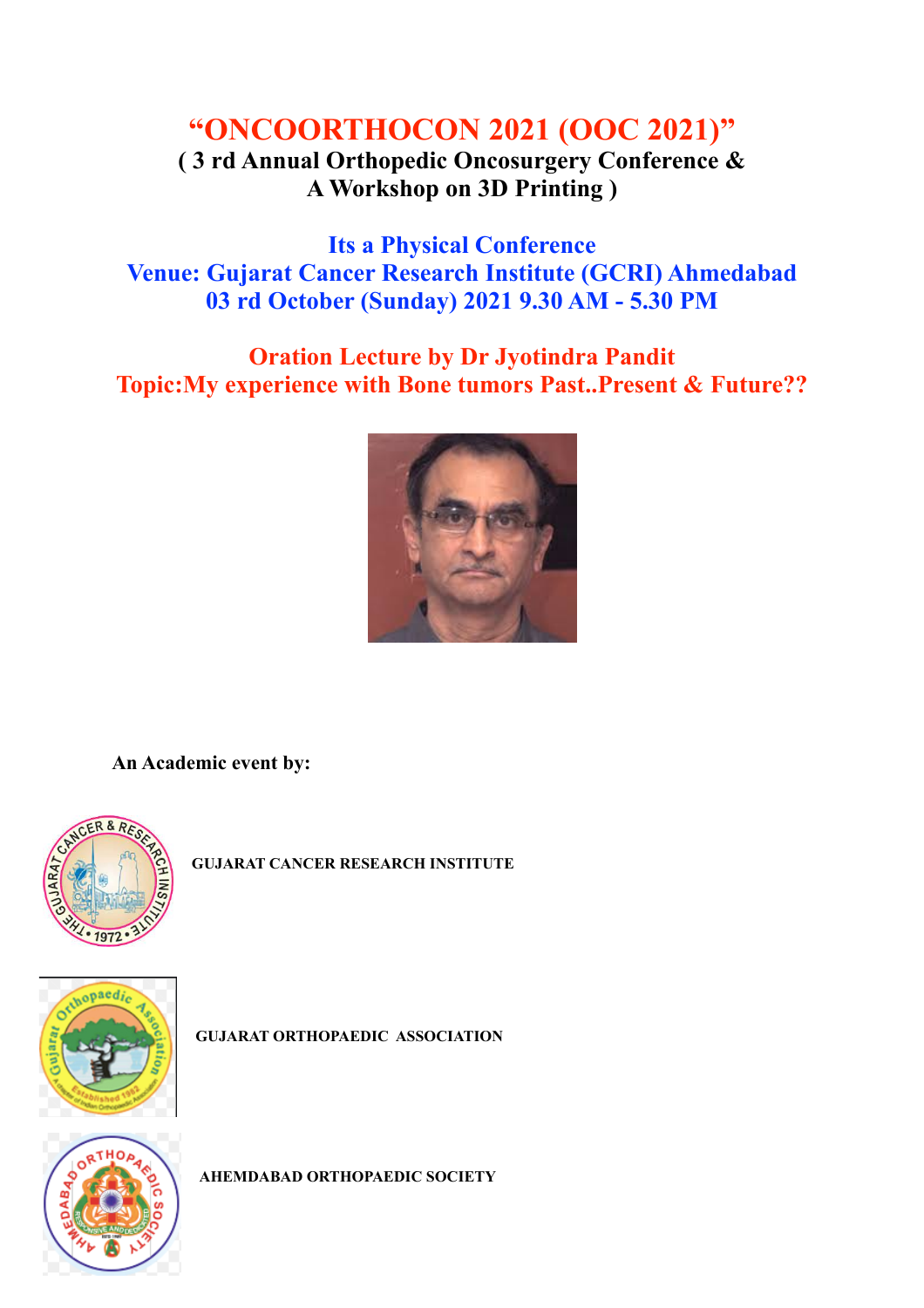| <b>SPEAKER</b>                                               | <b>TOPIC</b>                                                       | <b>TIME</b>   |  |
|--------------------------------------------------------------|--------------------------------------------------------------------|---------------|--|
| <b>Breakfast:8.30-9.30</b>                                   |                                                                    |               |  |
| Dr Shashank Pandya                                           | Welcome note                                                       | 9.30-9.35     |  |
| Dr Vikas Jain                                                | Introduction to OOC 2021                                           | 9.35-9.40     |  |
| <b>Benign Bone tumors</b>                                    |                                                                    |               |  |
| Dr Abhijeet Salunke                                          | A to Z of Radiology of Bone tumors                                 | 9.40-9.50     |  |
| Dr Rahul Parmar                                              | Principles of Bone Biopsy                                          | 9.50-10.00    |  |
| Dr Kamlesh Devmurari                                         | Approach to Benign Bone tumors in Paediatric age group             | 10.00-10.10   |  |
| <b>GCT: Giant Cell tumor</b>                                 |                                                                    |               |  |
| Dr Himanshu Rohela                                           | Role Denosumab & Zolendronic Acid in GCT                           | 10.10-10.20   |  |
| Dr Jaymin Shah                                               | Tips & Tricks of Curettage in Rx of GCT                            | 10.20-10.30   |  |
| Dr Praveen Gupta                                             | GCT: Which patient requires Resection & Reconstruction             | 10.30-10.40   |  |
| <b>Oration Lecture</b>                                       |                                                                    |               |  |
| Dr Jyotindra Pandit                                          | My experience with Bone tumors: Past, Present, Future              | 10.40.11.00   |  |
| <b>TEA BREAK: 11.00-11.10</b>                                |                                                                    |               |  |
| Malignant Bone & Soft tissue tumors & Metastatic Bone tumors |                                                                    |               |  |
| Dr Pramod Chinder                                            | Role of Computer Navigation in Bone tumor surgery                  | 11.10-11.20   |  |
| Dr RR Saggar                                                 | Approach to Diaphyseal Bone tumors                                 | 11.20-11.35   |  |
| Dr Mohit Sharma                                              | Approach to Soft tissue tumors                                     | 11.35-11.45   |  |
| Dr Abhishek Jain                                             | Role of Pulmonary Metastectomy in Sarcomas                         | 11.45-11.55   |  |
| Dr Hemant Sariya                                             | Role Free Fibula & Flaps in Orthopedic Oncosurgery                 | 11.55-12.10   |  |
| Dr Dheeraj Sonawane                                          | Approach to Primary & Metastatic Spine tumors                      | 12.20-12.30   |  |
| Dr Mandip Shah                                               | Approach to Metastastic bone disease to Extremities                | 12.30-12.40   |  |
| Dr Mayur Kamani                                              | Role megaprosthesis in Non Oncological cases                       | 12.40-12.50   |  |
| <b>3 D Printing</b>                                          |                                                                    |               |  |
| Dr Suresh Ludhwani                                           | Principles of 3 D Printing                                         | 12.50-1.00    |  |
| Dr Abhijeet Salunke                                          | Use of Customised Bone cutting guide & plate                       | $1.00 - 1.10$ |  |
| Dr Mishil Parikh                                             | Pelvic Tumor resection & reconstruction:<br>3 D Printed prosthesis | 1.10-1.20     |  |
| Dr Mahesh Patel                                              | Chest wall tumor reconstruction: Sternum & Ribs                    | $1.20 - 130$  |  |
| Dr Deepak Goyal                                              | Role of 3D Printing in Arthroscopic surgery                        | 1.30-1.40     |  |
| Dr Tarun Verma                                               | Role of 3D Printing in Trauma & Spine surgery                      | 1.40-1.50     |  |
| Dr Priyank Rathod                                            | 3D Printed Mandible Model                                          | 1.50-2.00     |  |